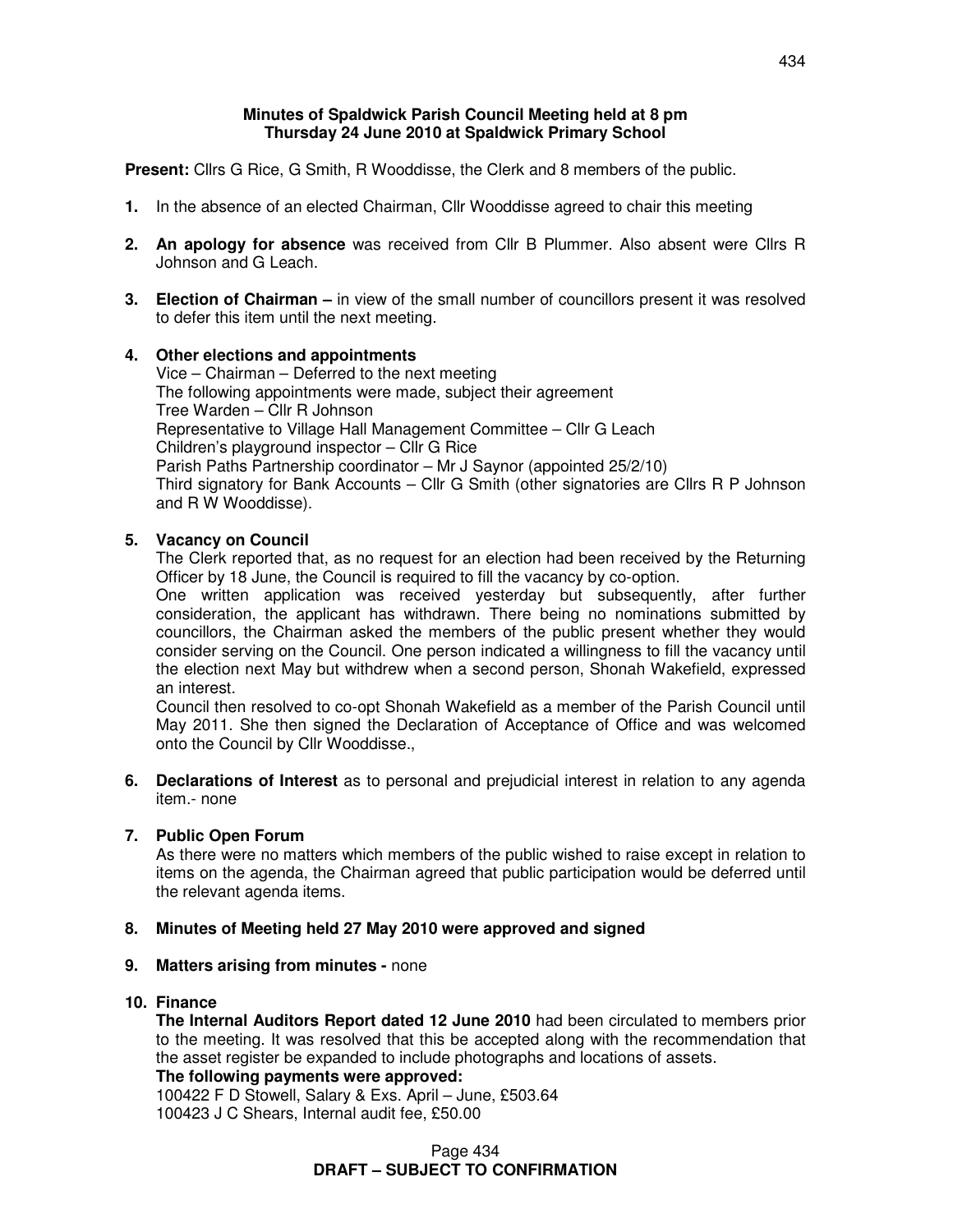# **11. Planning**

.

# **New planning applications** – none

# **The following HDC decision was noted**

Planning application 100427FUL, Erection of single storey extension, 1 Littlecotes Close. (as amended to show a reduced scale extension, due to concerns about the retention of the hedge and the impact on the street scene).

 Permission granted, subject to a condition that the hedge on the south eastern side of the site shall be retained unless otherwise agreed in writing by the LPA.

## **Report of meeting with RES regarding proposed Woolley Hill Wind Farm**

The Clerk and Cllr G Leach met with representatives of the developer on 10 June, when 2 maps were tabled, one showing the location of the 7 turbines and the second demonstrating how the 7 were sited to meet environmental constraints (including house buffer 800m; footpath buffer 50m; bridle way buffer 200m; bat habitat buffer 75m from trees, 60m from hedges/other). RES are discussing these proposals with other local parish councils and with District Councillor Mike Baker. It is being suggested that each council appoint a member to join a group to liaise with RES in order to resolve problems, and in the event that planning permission is given, to recommend how the financial benefits to the community should be distributed. It was resolved that Cllr Leach be asked to represent Spaldwick PC in the initial meetings of the group. Cllr Rice offered to be the representative in the event that Cllr Leach declined.

# **12. Public Open Space as possible site for Village Hall**

 **The content of the** NALC solicitor's letter which was received on the day after the last meeting was discussed. He points out that the land is subject to a restriction in the S.106 Agreement that it is for use "solely as public open space" which is an area of land generally protected against further development. It is also subject to a restriction in the Land Registry entry that written consent of the Transferor would be required for the erection of a building on the site. He says "I do not think that the erection of a village hall would be consistent with restrictions in the Agreement or in the Land Registry entries. It seems to me that ….. it would not be sufficient for the council to find a replacement piece of land or to return part of the £20,070. (the commuted sum received to cover future maintenance of this site and the children's play area). In my view, if the council intends to build the village hall on the public open land, it should explore whether the necessary consents can be obtained."

 It was resolved that before taking any further action in this matter the Clerk should approach Huntingdonshire District Council, the Transferor, (through Councillor Mike Baker) to obtain their views on a possible request for consent to build a village hall on this site.

# **Comments from members of the public**

(a) The Parish Plan did not establish that a Village Hall was wanted, the questions asked about how it would be used if it existed.

 (b) What happened to the proposal to use the field behind the School, which was the preferred site at one time? Can this be revitalised? As a member of the VHMC, Cllr Rice said that the planners have rejected that site.

 (c) Access through the Playtimes grounds seems to be a danger to children. Cllr Rice said that the access would be fenced off making it safe for the children.

# **13. Parish Plan**

#### **Youth Group**

Kit Lee, Chairman of the Group spoke about recent developments and asked for Parish Council assistance towards set up costs. He said that a priority requirement is for seven adult members to be cleared to work with young people and that this involves CRB checks, which can be arranged through Young Lives for £5 per person. Council agreed to cover this cost. A multi use games area (MUGA) will probably top the wish list when the youth activities get established.